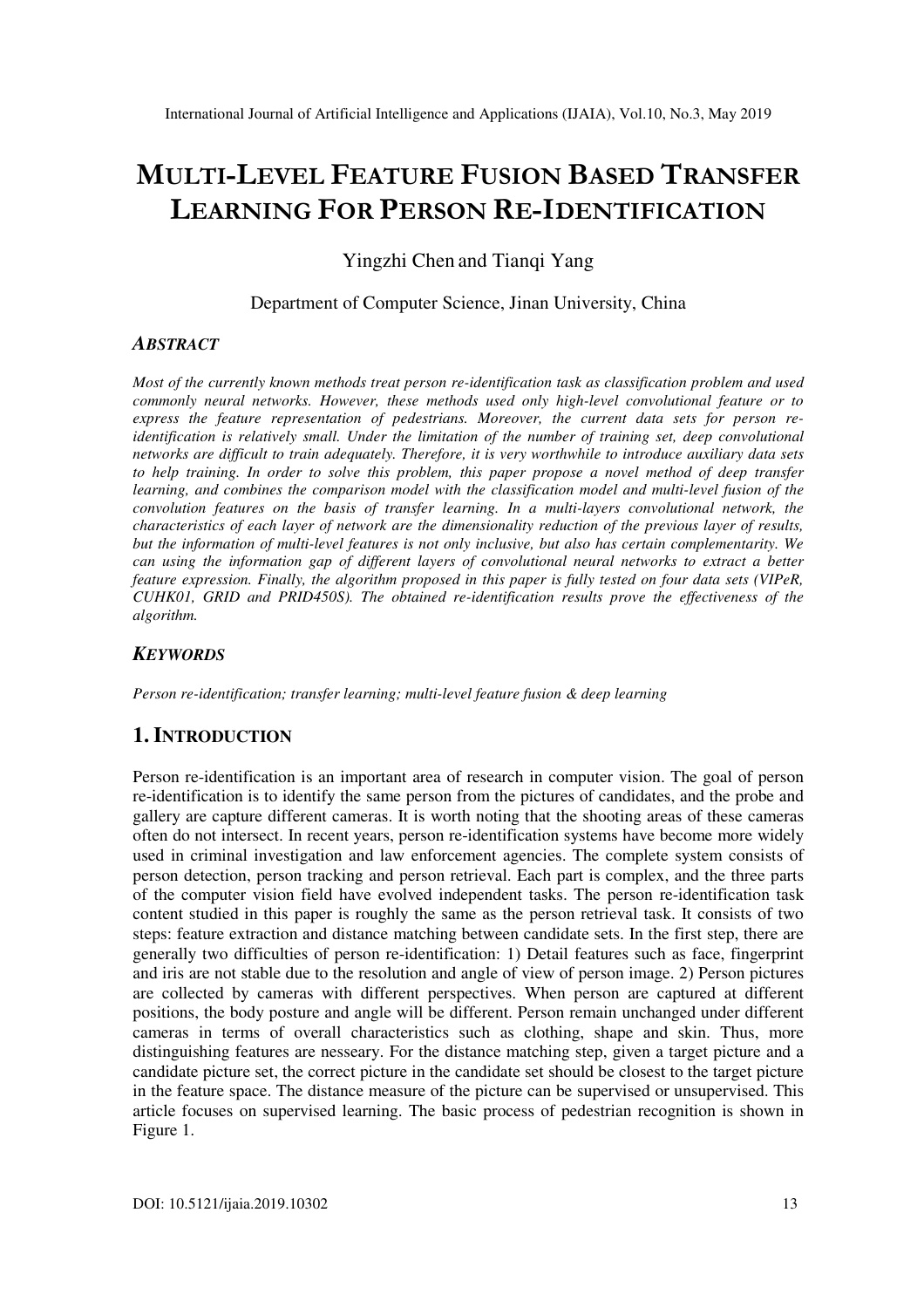

Figure1. The process of person re-identification

Since 2012, Krizhevsky et al. [1] used the convolutional network to win the championship in the ILSVRC (ImageNet Large Scale Visual Recognition Competition)-2012 image classification ILSVRC (ImageNet Large Scale Visual Recognition Competition)-2012 image classification competition. Deep learning has become one of the research hotspots in many field [24, 25, 26]. Deep learning method has a good effect. At present, person re-identification task also begins to adopt the deep learning method, and has achieved good experimental results. Li et al. [2] first proposed a FPNN (Filter pairing neural network) model based on convolutional network, which first uses convolution and pooling operation turns the picture into a series of local features, and then the image is divided into multiple regions for matching, which used a unified neural network framework to handle the effects of background noise, lighting, and occlusion. Ahmed et al. [3] proposed an enhanced neural network framework that takes advantage of the proximity differences in input picture pairs and picture blocks to simplify features. Compared with manual feature extraction, the process of deep learning to extract features is more direct and convenient, feature extraction, the process of deep learning to extract features is more direct and convenient, and it is no longer necessary to manually design features based on person images. The characteristics of deep learning can be automatically adapted to the influence of angle, illumination and occlusion in person re-identification. This is because deep learning has a large number of learnable parameters. By continuously adjusting parameters, a target feature related to a specific target task can be obtained. Despite the advantages of deep learning, it relies on the number of samples, especially the number of samples in the classification task, and the small number of samples, especially the number of samples in the classification task, and the small-<br>scale data is difficult to train a suitable neural network. Transfer learning is different from general machine learning, is aims to learn knowledge form one domain and use the knowledge on other machine learning, is aims to learn knowledge form one domain and use the knowledge on other different domain. Transfer learning had wide applications in computer vision [21, 22, 23]. The training data and test data of machine learning are generally from the same task, and the training data of the transfer learning and the source of the test data are inconsistent, there is a large gap between the training data and the target data. How to reduce this distribution difference is the key between the training data and the target data. How to reduce this distribution difference is the key concern of transfer learning. When applying transfer learning in a neural network, there are usually two ways to reduce the distribution difference. One is to select the auxiliary data as close as possible to the target data, and the other is to perform secondary training on the target data, that is, fine-tuning. The transfer learning process in deep learning has two steps: pre-training and finetuning. First, the task of learning in the past is called the source task, the data is the source data, the task to prepare for learning is called the target task, and the data is the target data. Pre-training means that the model is trained on the source data in advance to complete the source task. Finetuning refers to the second training of the pre-trained model on the target data to complete the tuning refers to the second training of the pre-trained model on the target data to complete the target task. From the perspective of initialization, pre-training is equivalent to having the model re-identification. This is because deep learning has a large<br>ontinuously adjusting parameters, a target feature related to<br>. Despite the advantages of deep learning, it relies on the<br>mber of samples in the classification t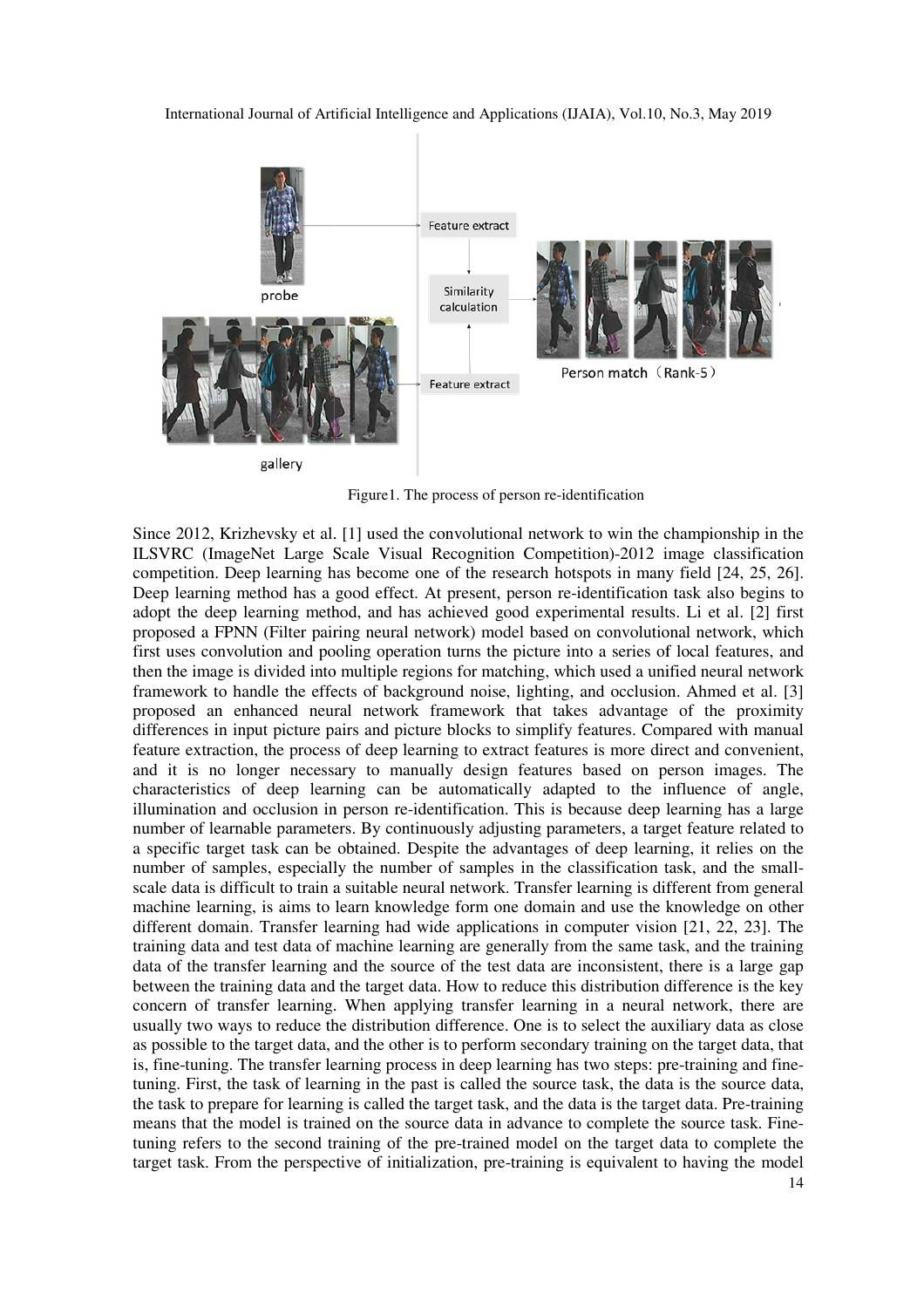parameters have an initial value that is more in line with the target task, and the fine-tuning process is training on this initialization. In the case where the target data and source data are more consistently distributed, there are two main advantages of fine-tuning: (1) Save time costs and use pre-trained models without reinitializing the network for training. (2)With better generalization ability, the pre-trained model is generally trained on large data sets. Combined with the data set of the target task, it is equivalent to using additional auxiliary data to complete the target task.

At present, the mainstream method of using a multi-layer convolution network is to convolve the feature map layer by layer from the input picture, and then input the final layer convolution result as a final feature of the pedestrian picture to the classifier. Most of gestures, clothing and accessories of person are very similar, using the most prominent features of the unity does not make the most of the full use of person information. This article considers this issue, so in this chapter, we explore the multi-level features of convolutional networks. Convolutional networks use only three simple operations: convolution, pooling, and full connection. Convolution and pooling alternate to form the main part of the network. These operations perform a large number of complex operations, extracting abstract features, making the interior of the product network is more like a "black box." In recent years, many researchers have used convolution visualization to explain the mechanism of convolutional networks. A lot of work has been done on the features learned by convolutional networks. Convolution visualization can be traced back to AlexNet [1] proposed by Krizhevshy et al., which directly visualizes the convolution kernel of the first convolutional layer of the network, and displays the value of the convolution kernel as a picture. The response strength of the product is visually visible, but the smaller convolution kernel of this method, such as  $3\times3$  and  $5\times1$ , is difficult to apply because the resolution of the small convolution kernel after conversion to a picture is very low, and it is difficult to obtain meaningful results. The work of Grishick et al. [4] then marked the area of the AlexNet that responded strongly to the input data. Zeiler et al. [5] used the same convolution kernel transposition as the network itself as a new convolution operation, taking the convolved feature map as input, de-convolve the same form of image as the original input, and improving the visualization based on the visualization results of AlexNet, and achieved good results in related tasks. We using multi-level feature fusion of convolutional neural network and twice transfer learning to learn more information of person.

# **2. OUR METHOD**

## **2.1. Two-Step Transfer Learning**

Figure 2 shows the two-step transfer learning process. It is divided into three phases. The specific settings are shown in Table 1. After the auxiliary data set is determined and the training model obtains a basic model, the basic model needs to be fine-tuned on the target data to obtain the final model. The whole process is divided into two phases: the pre-training phase and the fine-tuning phase. In the pre-training phase, our neural network model is consistent with the models used in other general visual classifications. The data set is not specially processed. The network structure used the ResNet [6] structure and the loss function is the classification loss. The architecture of ResNet is shown in Table 1.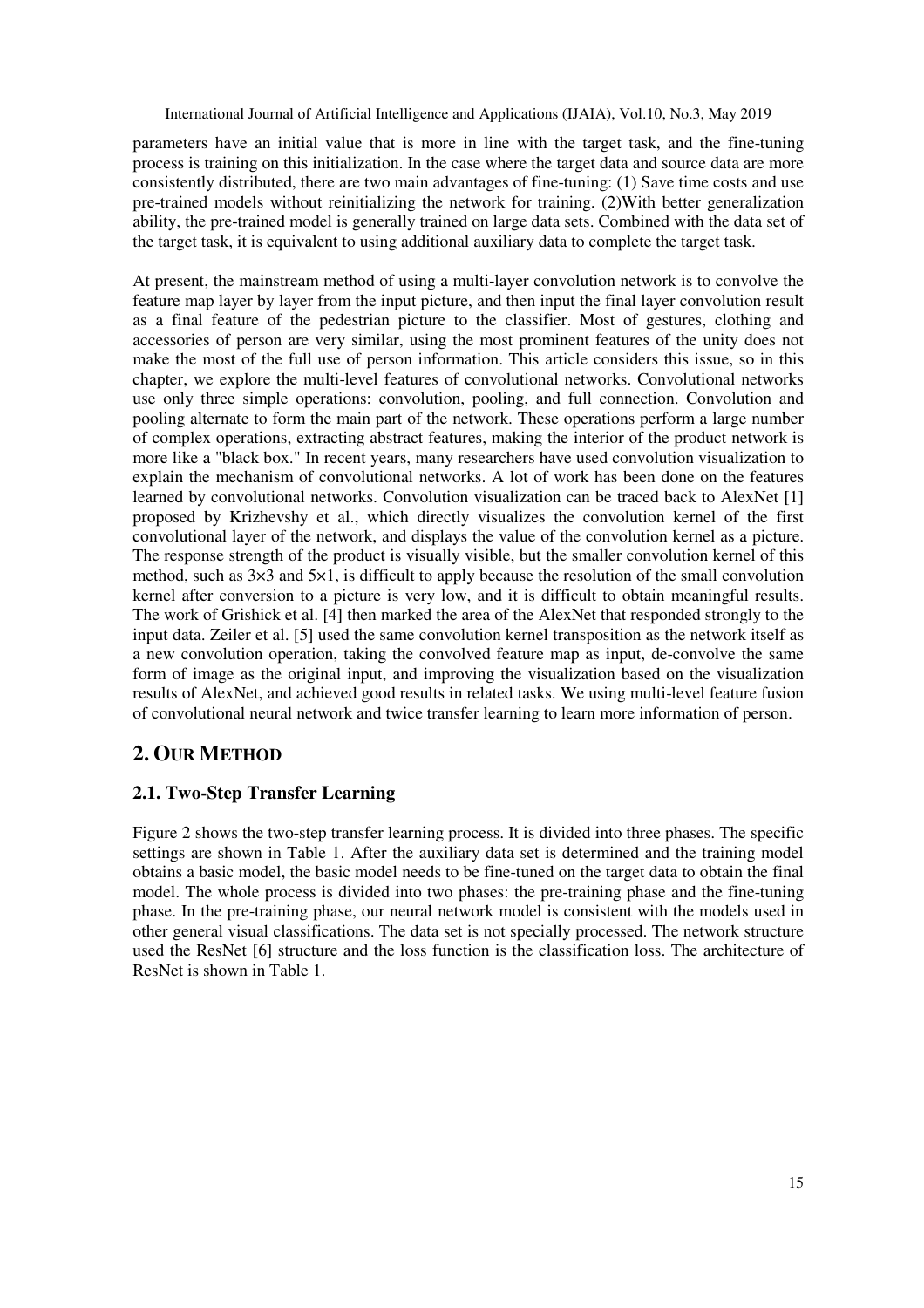| Layer         | Kernel                                     | Channel            | Repeat         | Pooling     |  |
|---------------|--------------------------------------------|--------------------|----------------|-------------|--|
| <b>CNN</b>    | $7 \times 7$                               | 64                 |                | $3x3$ , max |  |
| <b>CNN</b>    | $1 \times 1$<br>$3 \times 3$<br>$1\times1$ | 64<br>64<br>256    | 3              | none        |  |
| <b>CNN</b>    | $1 \times 1$<br>$3 \times 3$<br>$1\times1$ | 128<br>128<br>512  | $\overline{4}$ | none        |  |
| <b>CNN</b>    | $1 \times 1$<br>$3 \times 3$<br>$1\times1$ | 256<br>256<br>1024 | 6              | none        |  |
| <b>CNN</b>    | $1 \times 1$<br>$3 \times 3$<br>$1\times1$ | 512<br>512<br>2048 | 3              | none        |  |
| Fully-connect | none                                       | none               |                | average     |  |

International Journal of Artificial Intelligence and Applications (IJAIA), Vol.10, No.3, May 2019 Table 1. The architecture of ResNet

In the fine-tuning stage, for person re-identification, it can be divided into two models to finetune: classification model and verification model. Because the test data set is too small during the one-step transfer process and spans three types of data sets, the simple classification model and the verification model can't achieve good results, so this paper proposed a new joint model combining the two models. Thus the general process of two-step deep transfer learning is divided into pre-training, fine-tuning and feature extraction. Since the tasks for pre-training are different from the tasks for fine-tuning and feature extraction, the network parameters and structure of deep learning will retain most of them and change a small part, so that pre-training learning can retain knowledge, while fine-tuning the network can learn new knowledge, the changed part is often the last layer of the full connection, because the last layer of the fully connected layer of neuron network in the classification task and the number of species and the last layer of information strong correlation with task. In this paper, the classification model is used in the pretraining phase. In the fine-tuning phase, the same number of neurons as the pedestrian reidentification identity is used to form the full-connection layer instead of the original layer. The activation function is softmax. After the desired category is output, the intersection is calculated. And the output of the last layer of convolution is used as the input of the above new full connection, and the second is the characteristic input of the contrast loss, thereby calculating the cross entropy while calculating the contrast loss, and finally adding the two losses as the final loss, using this loss to fine-tune the pre-trained network. In the last phase, we extract the feature maps of convolutional layers. The hyper-parameters of pre-training same as [6]. And in finetuning, the hyper-parameters are shown in Table 2.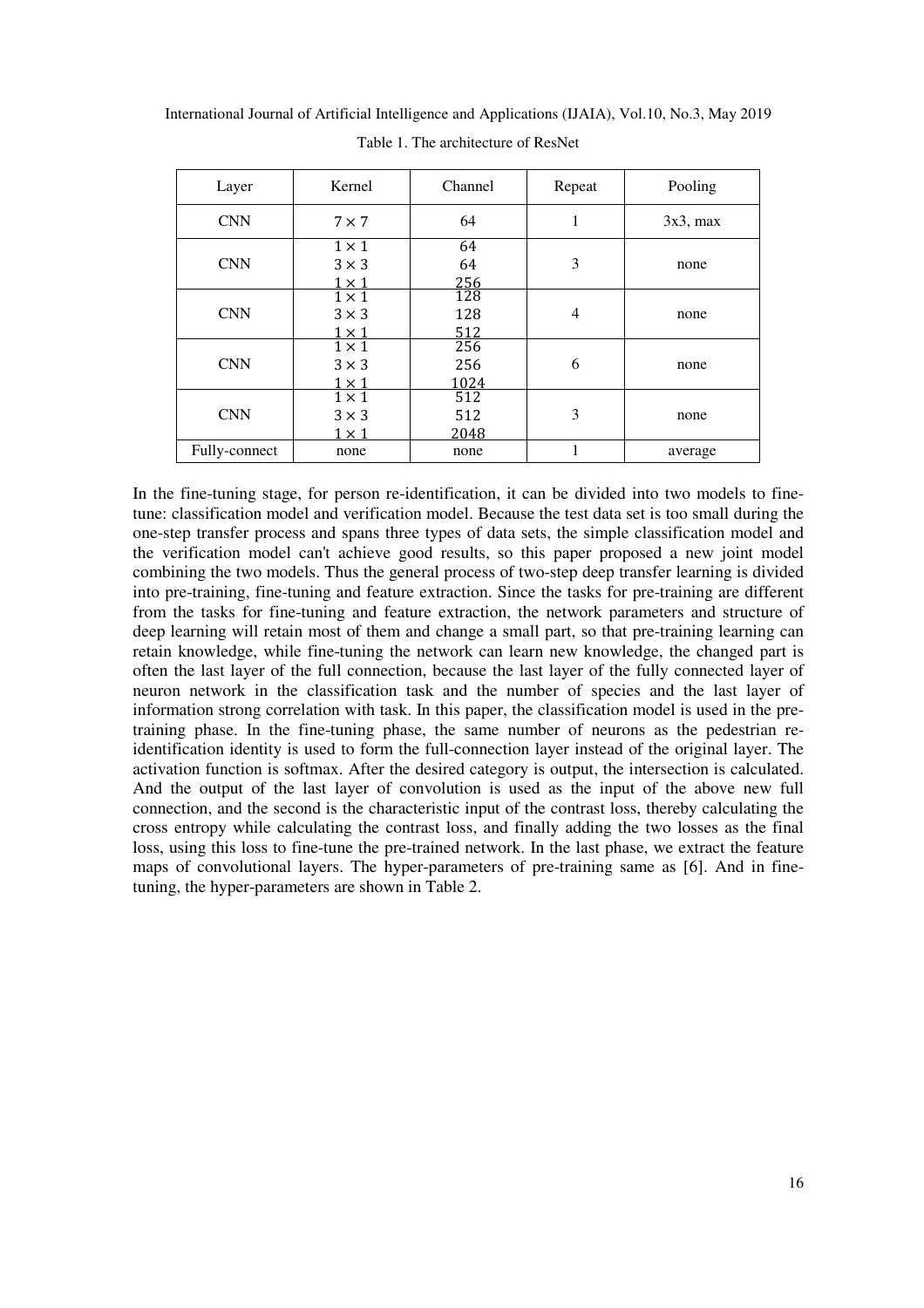

Figure 2. Two-step Transfer Learning

Table 2. The Hyper Hyper-Parameters in Fine-Tuning

| Learning rate | Decay of<br>weight | Decay of<br>learning rate | Optimization | Batch |  |  |
|---------------|--------------------|---------------------------|--------------|-------|--|--|
| 0.0003        | 0.0005             | 0. l                      | Adam $[27]$  | 32    |  |  |

## **2.1. Multi-level Feature Fusion level**

The convolutional network has the characteristics of parameter sharing and local sensing. In addition, it can be found that the characteristics of the multi-layer convolution network have the following special properties:

 $(1)$  On the image, the convolution is calculated by weighting and summing a pixel and its adjacent pixels. The intuitive interpretation of this method is to change the value of this pixel according to the information around the pixel. If the value of the convolution kernel is 0 except for the target pixel being 1, then the information of each pixel output is the same as the input information; if the value of the convolution kernel is different, the output pixel will contain information of other pixels, assuming the convolution kernel value is  $[1,0,1]$ , then for each pixel of the input, the output will be the sum of the pixel values on both sides of the pixel, that is, the information of the pixel is filtered out and replaced by the pixel information on both sides, so the volume The product feature is the filtering result of the input of this layer. After learning, it will filter the noise that is meaningless to the task result, which can be regarded as the abstraction of the input data. eature is the filtering result of the input of this layer. After learning, it will<br>meaningless to the task result, which can be regarded as the abstraction of<br>sting of a full-convolutional, the output characteristics of ea the multi-layer convolution network have the<br>by weighting and summing a pixel and its<br>method is to change the value of this pixel<br>e value of the convolution kernel is 0 except<br>of each pixel output is the same as the input

(2) In a network consisting of a full result of convolution operations on the input of this layer, and the convolution has an abstraction effect, also assuming that the value of each layer of convolution kernel is [1,0, of the first layer convolution result is the sum of the pixel values on both sides, the new pixel value filters out the original middle pixel, and the second layer convolution result is the filtering of the first layer result, nth The layer output is the filtered result of the n-1th layer output, and this abstraction exists in each layer of convolution. As the number of network layers grows deeper, the convolution feature has more and more abstract features, that is, it has progressive abstract features.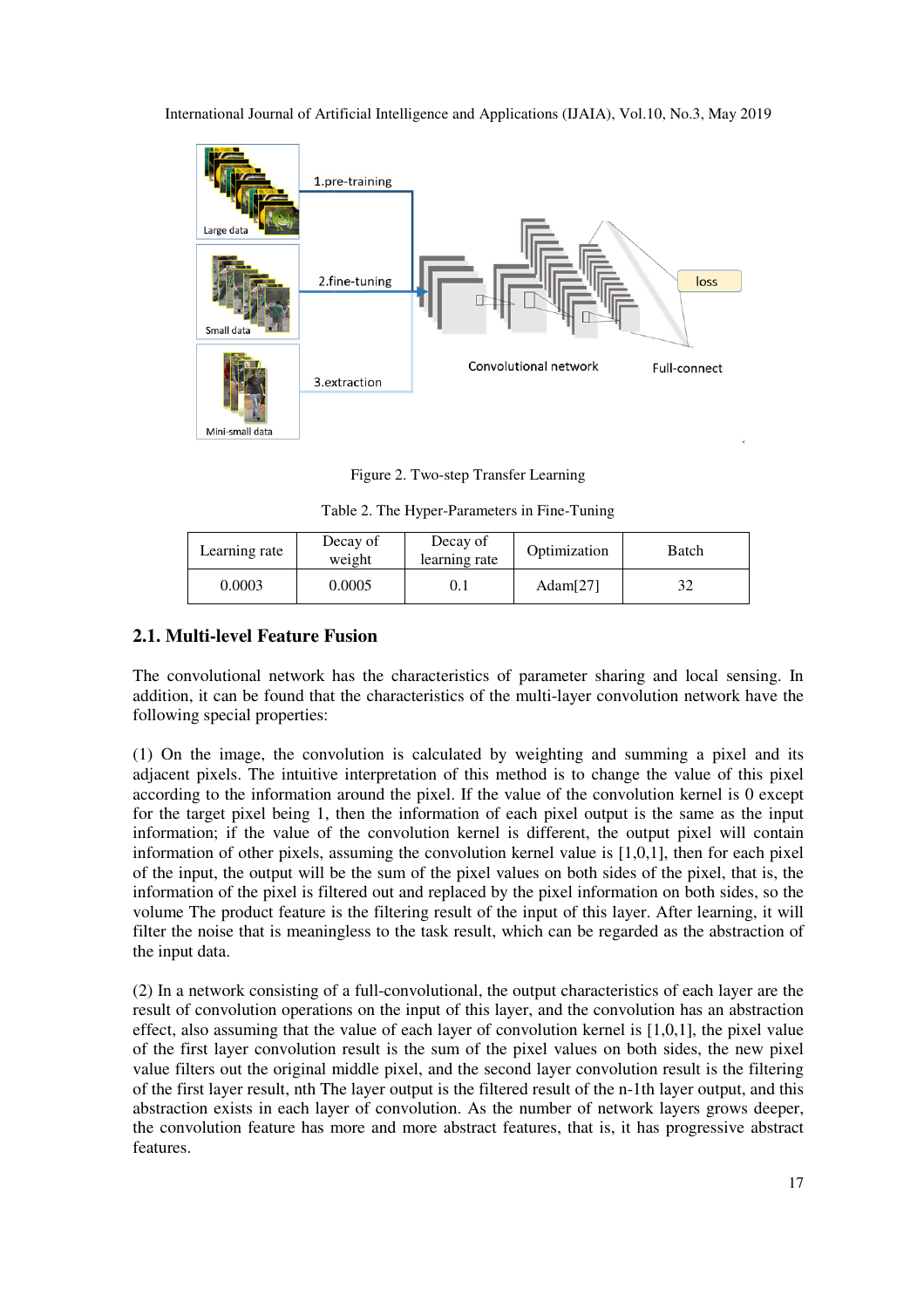(3) Under ideal conditions, the multi-level convolution network is well trained and the optimal solution is obtained. Then the last layer is characterized by all the information that affects the recognition effect. However, the training of neural network is a non-convex optimization problem. The actual situation often cannot reach the ideal state. Therefore, convolution filtering the input data noise information will also filter out some meaningful information, which will affect the recognition effect. Multi-level features will have some complementarity. It can be summarized as a multi-level feature with three characteristics: abstraction, progressiveness and complementarity.

Given an input x, the output of the convolutional layer is:

$$
x^n = f(W^n x^{n-1} + b^n), n \in (1, N)
$$
 (1)

Where f denotes the activation function. After the fine-tuning of the multi-layer convolution network, the traditional approach is to input x into the network, and then extract the output of the last layer of convolution as  $x^N$  a feature to represent x, we have some complementarity according to multi-level features. We extract the output of the multi-layer convolution and fuse it into  $X$  as the feature of the person picture in the form of splicing, the form of X is:

$$
X = [x^1, x^2, ..., x^N]
$$
 (2)

That is:

$$
X = [f(W^{1}x^{0} + b^{1}), f(W^{2}x^{1} + b^{2}), ..., f(W^{N}x^{N-1} + b^{N})]
$$
\n(3)

The input image is a colour image, that is, there are three colour channels of R, G, and B. In each layer, the number of channels according to different feature patterns of the channel parameters changes accordingly, and each feature map size of the random multi-level feature is different, and each feature map is doubled by a pooling layer with a step size of  $2\times 2$ . This section uses the pooled feature map as a feature representation, so that the characteristics of each layer are due to the dimension. The proportion of each layer in the fusion feature is different. Because the degree of influence of each layer on the recognition result is unknown, this section extracts each layer after the feature is extracted, so that the feature dimensions of each layer after pooling are consistent. Use  $pool<sup>n</sup>$  to represent the nth layer of pooling, then:

$$
X = [pool1(f(W1x0 + b1)), pool2(f(W2x1 + b2)), ..., poolN(f(WNxN-1 + bN))]
$$
\n(4)

The multi-level fusion method is shown in Figure 3. After the person image input into the network, the output of the selected pooling layer is extracted. This output is originally flowed as an input to the next layer network. This algorithm uses it as a method. Part of the expression of the overall characteristics of pedestrians, the progressiveness proposed in the above summary is slowly progressive in multi-layer convolution networks, and the degree of increase in the degree of abstraction between each adjacent convolutional layer is not very large. That is, the closer the information is to the convolution feature on the network structure, the more similar the information is, smaller the information difference is. There are information gap in each convolutional layers.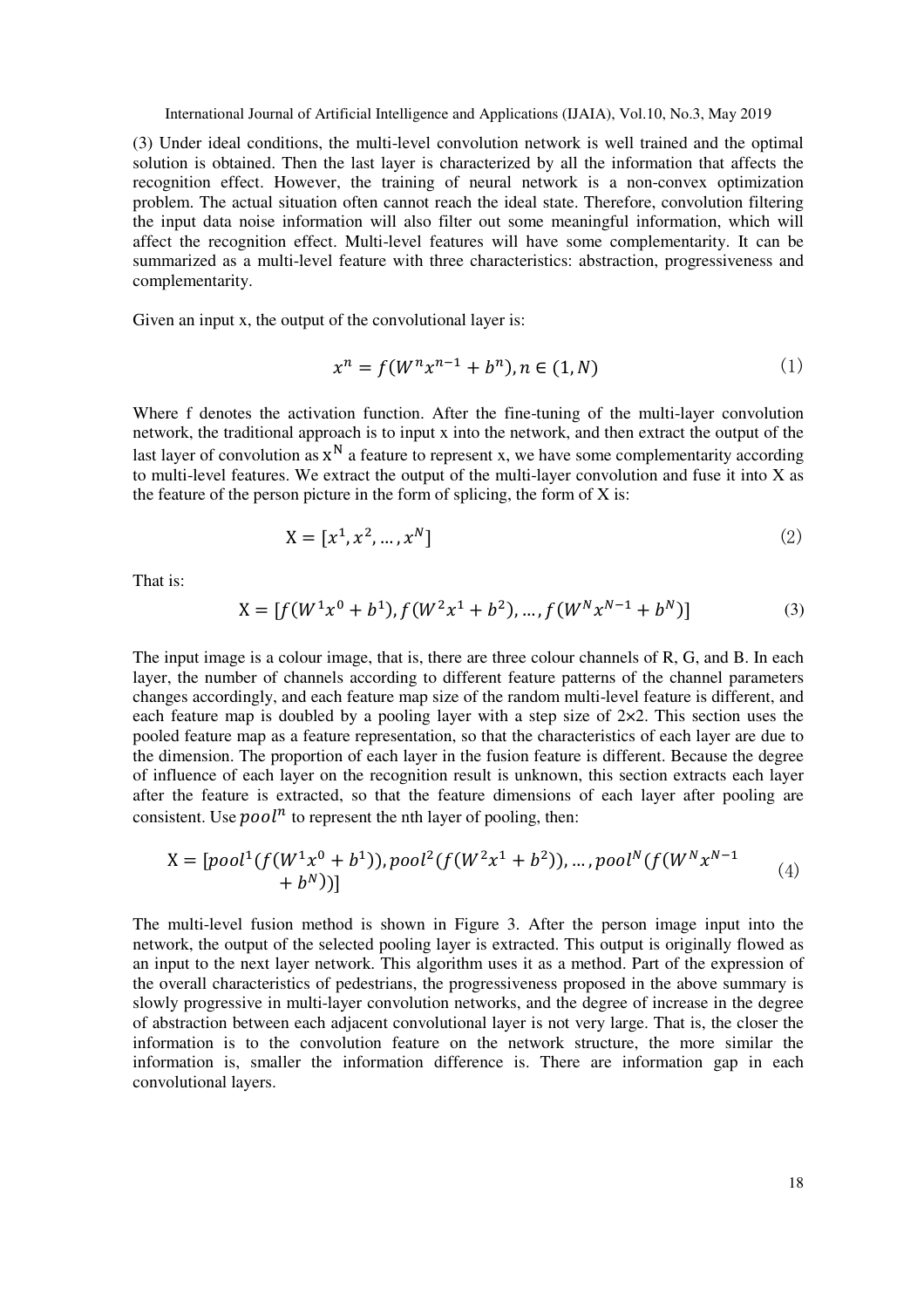

Figure 3. Feature Fusion

# **3. EXPERIMENTS**

## **3.1. Datasets**

Experiments are conducted in the following three datasets:

VIPeR: The VIPeR dataset [7] was collected from the outdoor environment by the University of California Computer Vision Lab and contained 632 pedestrians under two cameras. The same pedestrian consists of two pictures. The size of all the images is 128x48, and the angles, postures and illumination of the two pictures of the same pedestrian are not the same. Most of the two pictures have a viewing angle of about 90 degrees, among which pedestrians More will carry a and illumination of the two pictures of the same pedestrian are not the pictures have a viewing angle of about 90 degrees, among which pedest backpack and the appearance of the backpack changes at different angles. ] was collected from the outdoor environment by the University of Lab and contained 632 pedestrians under two cameras. The same tures. The size of all the images is 128x48, and the angles, postures inctures of the same ped

CUHK01: The CUHK01 data set [8 : [8] is collected from two cameras on the campus of the Chinese University of Hong Kong. It consists of a total of 971 pedestrians, and each pedestrian has two pictures under the same camera, and each pedestrian is photographed by two cameras, that is, each pedestrian contains 4 pictures with a total of 3884 images, because it is shot on campus. The captured pedestrians carry more school bags.

PRID450S: The PRID450S dataset [9] is based on the PRID2011 dataset and contains of pedestrian images for a total of 900 images. All images are captured by two fixed cameras with no cross-field of view. The original captured data is in video format. The image data is obtained no cross-field of view. The original captured data is in video format. The image data is obtained<br>by cropping. The resolution of the cropped images is not consistent and the shooting location is on an outdoor street. Most pedestrians pose. It is the side, and because the shooting time has a certain interval, the pedestrian will move and cause the pedestrian background to be different.

GRID: The GRID data set [10] is a smaller data set that is collected from eight disjoint cameras at the underground station. It contains 250 pedestrian image pairs, that is, each pedestrian has two images captured from different cameras, and also contains 775 additional images, which do not belong to 250 pedestrians, and therefore exist as interference. GRID has a large change in pedestrian attitude, color and illumination, and the resolution of the picture is low. The underground parking lot is dense, so the picture contains more than one pedestrian. Other pedestrians are used as the background, and there are cases where they are pedestrians. ] is a smaller data set that is collected from eight disjoint cameras at ntains 250 pedestrian image pairs, that is, each pedestrian has two to cameras, and also contains 775 additional images, which do not nd therefore ex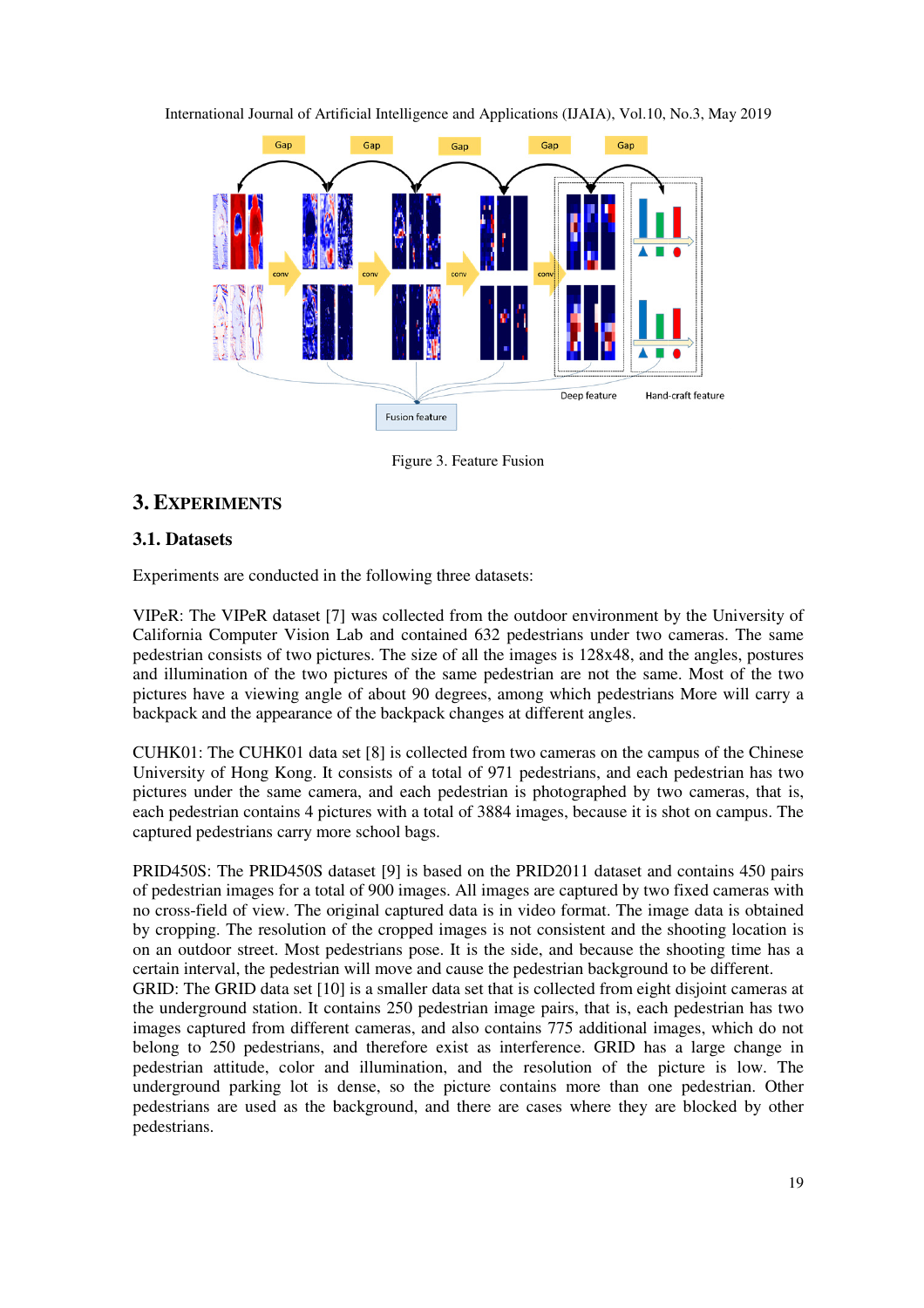#### **3.2. Experimental results**

This summary compares the multi-level fusion feature on the four data and the deep and handcraft fusion feature with the mainstream method from 15 to 18 years, as shown in Table 3. In the case of fine-tuning, in terms of Rank-1 scores, the deep and handcraft features achieved the best results on the VIPeR, CUHK01, and PRID450S datasets, with the best results compared to other publicly available results increased by 9.67%, 3.9%, 4.7%, respectively.. The Rank-1 score achieved the second best result on the GRID dataset. The multi-level fusion feature on VIPeR and CUHK01 also achieved the best score compared with other public results. The GRID dataset contains a large proportion of unidentified information. Person pictures lead to a more specific identification. Although this method does not achieve the optimal level on Rank-1, it has achieved a good results. The comparison methods selected in this paper include deep learning methods and manual feature methods. Although the former results are often better than the latter, the latter will still achieve better results in some tests. Under the non-fine tuning setting, the fusion feature of this paper has achieved the best results on the VIPeR, CUHK01 and PRID450S datasets compared to the mainstream methods in the past three years. The non-fine tuning result on CUHK01 is higher than the fine-tuning result of 1.6% on PRID450S. The ratio is 0.1% higher than the fine-tuning result, and the other two data sets are lower than the fine-tuning result. This verifies the multi-level feature fusion and the effectiveness of the manual-depth feature fusion, and the improvement effect of the joint model on migration learning.

|                                 | <b>VIPeR</b>                 |                        |                   | CUHK01                |                        |                          | PRID450S                 |                          |                          | <b>GRID</b>              |                          |                          |                          |
|---------------------------------|------------------------------|------------------------|-------------------|-----------------------|------------------------|--------------------------|--------------------------|--------------------------|--------------------------|--------------------------|--------------------------|--------------------------|--------------------------|
| Method                          |                              | Ran<br>$k-1$           | Ran<br>$k-$<br>10 | Ran<br>$k-$<br>20     | Ran<br>$k-1$           | Ran<br>$k-$<br>10        | Ran<br>$k-$<br>20        | Ra<br>nk-<br>1           | Ran<br>$k-10$            | Ran<br>$k-20$            | Ran<br>$k-1$             | Ran<br>$k-10$            | Ran<br>$k-20$            |
| <b>LOMO</b><br>$+XQD$<br>A[11]  | IC<br><b>CV</b><br>15        | 40.0<br>$\overline{0}$ | 80.5<br>1         | 91.<br>08             | 63.2<br>$\mathbf{1}$   | ÷,                       | $\overline{\phantom{a}}$ | 61.<br>$\overline{4}$    | 91.0                     | 95.3                     | 18.9<br>6                | 52.5<br>6                | 62.2<br>$\overline{4}$   |
| <b>KHPC</b><br>A[12]            | <b>ICP</b><br>R1<br>6        | 39.4                   | 85.1              | 93.<br>5              |                        | $\overline{\phantom{a}}$ | $\overline{\phantom{a}}$ | 52.<br>$\overline{2}$    | 92.8                     | 94.4                     | $\sim$                   |                          | $\overline{\phantom{m}}$ |
| <b>LSSCD</b><br>L[13]           | CV<br>PR<br>16               | 42.7                   | 84.3              | 91.<br>9              | 65.9<br>$\overline{7}$ | $\overline{\phantom{a}}$ | $\overline{\phantom{a}}$ | 60.<br>5                 | 88.6                     | 93.6                     | 22.4                     | 51.3                     | 61.2                     |
| $GOG+$<br><b>XQDA</b><br>$[14]$ | <b>CV</b><br><b>PR</b><br>16 | 49.7                   | 88.7              | 94.<br>5              | 67.3                   | 91.8                     | 95.9                     | 68.<br>$\overline{4}$    | 94.5                     | 97.8                     | 24.7                     | 58.4                     | 69.0                     |
| DNS[1]<br>5]                    | <b>CV</b><br>PR<br>16        | 51.1<br>$\overline{7}$ | 90.5<br>1         | 95.<br>92             | 69.0<br>9              | 91.7<br>7                | 95.3<br>9                |                          | $\blacksquare$           | $\overline{\phantom{a}}$ | $\overline{\phantom{a}}$ | $\overline{a}$           | $\overline{\phantom{a}}$ |
| <b>DLPA</b><br>R[16]            | IC<br><b>CV</b><br>17        | 48.7                   | 85.1              | 93.<br>$\overline{0}$ | 75.0                   | 95.7                     | 97.7                     | $\sim$                   | $\overline{a}$           | $\overline{a}$           | $\blacksquare$           | $\overline{a}$           | $\overline{\phantom{a}}$ |
| <b>JLML</b><br>$17$ ]           | <b>IJC</b><br>AI1<br>7       | 50.2                   | 84.3              | 91.<br>6              | 76.7                   | 95.6                     | 98.1                     | $\sim$                   | $\overline{\phantom{a}}$ | $\overline{\phantom{a}}$ | 37.5<br>$\overline{0}$   | 69.4<br>$\mathbf{0}$     | 77.4<br>$\Omega$         |
| SSM[1<br>8]                     | <b>CV</b><br>PR<br>17        | 53.7<br>3              | 91.4<br>9         | 96.<br>08             | 72.9<br>8              | 96.7<br>6                | 99.1<br>1                | $\blacksquare$           | $\overline{\phantom{a}}$ | $\overline{\phantom{a}}$ | 27.2<br>$\boldsymbol{0}$ | 61.1<br>$\overline{c}$   | 70.5<br>6                |
| <b>EDPR</b><br>MLS[1]<br>9]     | <b>CV</b><br><b>PR</b><br>18 | 50.1<br>$\Omega$       | 84.3<br>5         | $\overline{a}$        | $\overline{a}$         | $\overline{\phantom{m}}$ | $\overline{\phantom{m}}$ | $\overline{\phantom{a}}$ | $\overline{\phantom{0}}$ | $\overline{\phantom{a}}$ | $\overline{\phantom{a}}$ | $\overline{\phantom{0}}$ | $\overline{\phantom{m}}$ |

Table 3. Overall Performance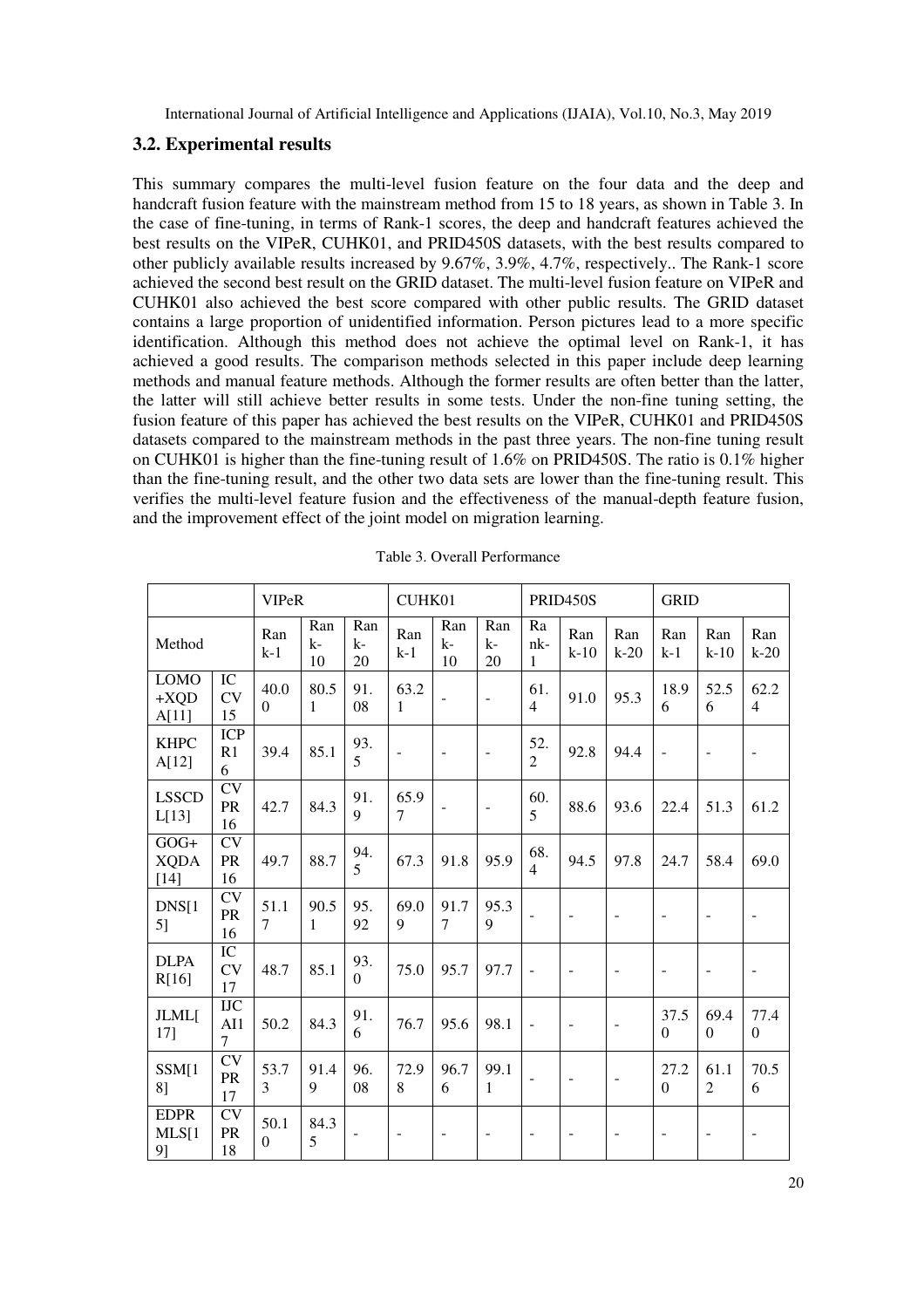| GCT[2]<br>[0]                 | AA<br>AI1<br>8 | 49.4 | 87.2 | 94.<br>$\theta$ | 61.9 | 87.6 | 92.8 | 58.<br>4 | 84.3 | 89.8 |      |      |      |
|-------------------------------|----------------|------|------|-----------------|------|------|------|----------|------|------|------|------|------|
| Ours(Deep)                    |                | 59.1 | 91.1 | 96.             | 77.9 | 95.6 | 98.0 | 59.<br>0 | 88.8 | 93.9 | 20.8 | 49.1 | 58.1 |
| Ours(Fusion<br>$&$ Fine Tune) |                | 63.4 | 93.3 | 97.             | 80.6 | 96.6 | 98.5 | 73.      | 95.0 | 98.3 | 27.4 | 57.6 | 69.0 |
| Ours(Fusion                   |                | 57.6 | 92.2 | 96.             | 82.2 | 97.6 | 99.1 | 73.      | 96.0 | 99.0 | 25.4 | 57.4 | 69.8 |
| $& No\text{-}Fine$<br>Tune)   |                |      |      | 8               |      |      |      | 2        |      |      |      |      |      |

International Journal of Artificial Intelligence and Applications (IJAIA), Vol.10, No.3, May 2019

# **4. CONCLUSIONS**

In order to apply transfer learning more effectively, this paper proposes a joint model based on the comparison model and classification model, and applies the joint model to the fine-tuning phase of migration learning. Therefore, the model can learn the category-related features as well as the features that can make the same class features closer in the feature space and the different class features are farther away. This paper visualizes and discusses the results of different layers of multi-layer convolutional networks, and summarizes the characteristics of multi-level features with abstraction, progressiveness and certain complementarity. According to the characteristics of certain complementarity, a method of merging multi-level features is proposed, which expands the feature expression of convolutional networks. This paper selects four widely used public datasets, namely VIPeR, GRID, PRID450S and CUHK01, to verify the algorithm comprehensively. The experimental results show that the joint model and feature fusion have obvious performance improvement compared with single feature. By comparing the algorithm results published by researchers in the field of pedestrian recognition in recent years, it is proved that the method has good recognition accuracy.

# **REFERENCES**

- [1] Krizhevsky, A., Sutskever, I., & Hinton, G. E. (2012). Imagenet classification with deep convolutional neural networks. In Advances in neural information processing systems (pp. 1097- 1105).
- [2] Li, W., Zhao, R., Xiao, T., & Wang, X. (2014). Deepreid: Deep filter pairing neural network for person re-identification. In Proceedings of the IEEE Conference on Computer Vision and Pattern Recognition (pp. 152-159).
- [3] Ahmed, E., Jones, M., & Marks, T. K. (2015). An improved deep learning architecture for person reidentification. In Proceedings of the IEEE conference on computer vision and pattern recognition (pp. 3908-3916).
- [4] Girshick, R., Donahue, J., Darrell, T., & Malik, J. (2014). Rich feature hierarchies for accurate object detection and semantic segmentation. In Proceedings of the IEEE conference on computer vision and pattern recognition (pp. 580-587).
- [5] Zeiler, M. D., & Fergus, R. (2014, September). Visualizing and understanding convolutional networks. In European conference on computer vision (pp. 818-833). springer, Cham.
- [6] He, K., Zhang, X., Ren, S., & Sun, J. (2016). Deep residual learning for image recognition. In Proceedings of the IEEE conference on computer vision and pattern recognition (pp. 770-778).
- [7] Gray, D., & Tao, H. (2008, October). Viewpoint invariant pedestrian recognition with an ensemble of localized features. In European conference on computer vision (pp. 262-275). Springer, Berlin, Heidelberg.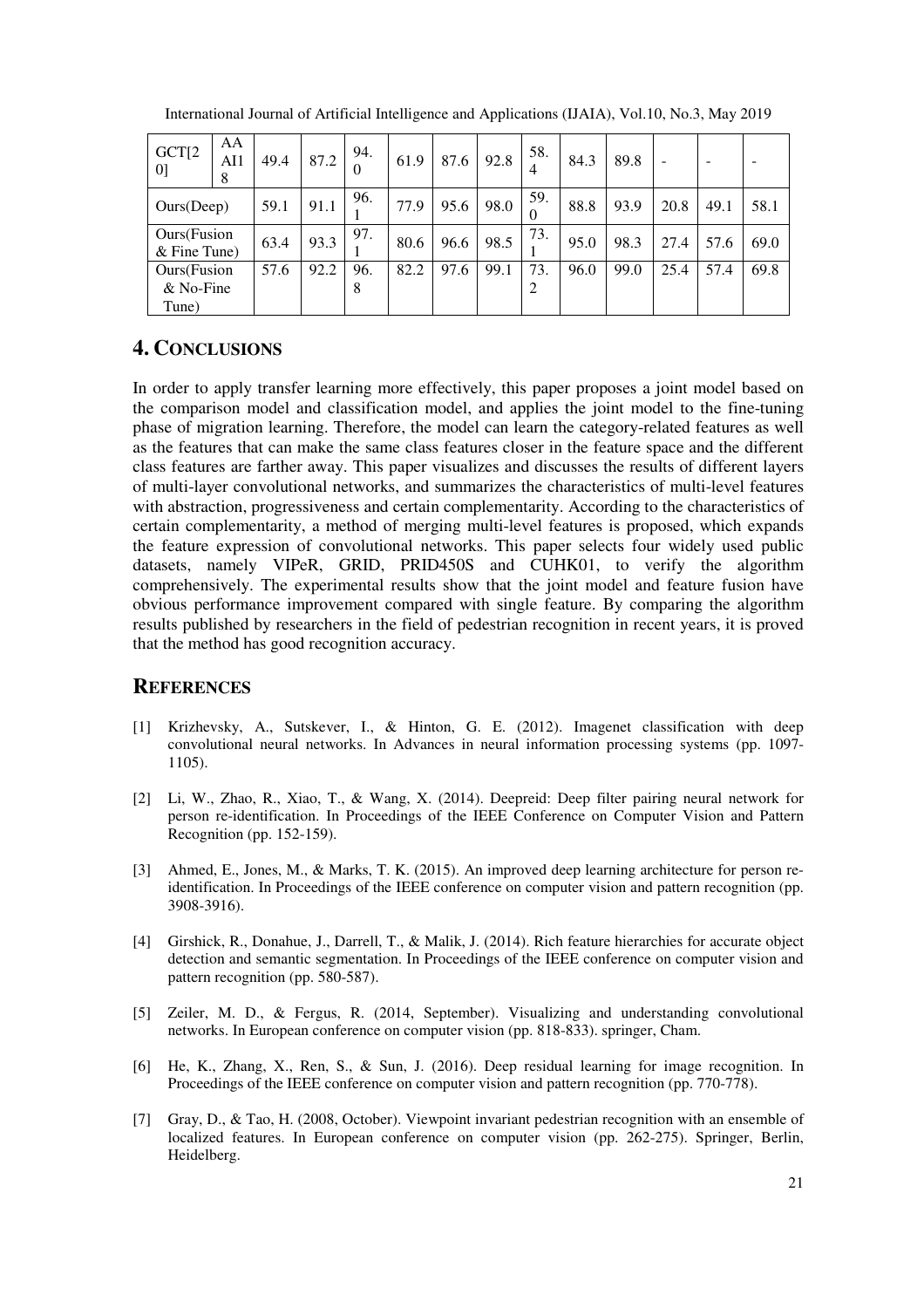- [8] Li, W., Zhao, R., & Wang, X. (2012, November). Human reidentification with transferred metric learning. In Asian conference on computer vision (pp. 31-44). Springer, Berlin, Heidelberg.
- [9] Roth, P. M., Hirzer, M., Köstinger, M., Beleznai, C., & Bischof, H. (2014). Mahalanobis distance learning for person re-identification. In Person re-identification (pp. 247-267). Springer, London.
- [10] Van De Weijer, J., Schmid, C., Verbeek, J., & Larlus, D. (2009). Learning color names for real-world applications. IEEE Transactions on Image Processing, 18(7), 1512-1523.
- [11] Liao, S., Hu, Y., Zhu, X., & Li, S. Z. (2015). Person re-identification by local maximal occurrence representation and metric learning. In Proceedings of the IEEE conference on computer vision and pattern recognition (pp. 2197-2206).
- [12] Prates, R. F., & Schwartz, W. R. (2016, December). Kernel hierarchical PCA for person reidentification. In 2016 23rd International Conference on Pattern Recognition (ICPR) (pp. 2091-2096). IEEE.
- [13] Zhang, Y., Li, B., Lu, H., Irie, A., & Ruan, X. (2016). Sample-specific svm learning for person reidentification. In Proceedings of the IEEE Conference on Computer Vision and Pattern Recognition (pp. 1278-1287).
- [14] Matsukawa, T., Okabe, T., Suzuki, E., & Sato, Y. (2016). Hierarchical gaussian descriptor for person re-identification. In Proceedings of the IEEE Conference on Computer Vision and Pattern Recognition (pp. 1363-1372).
- [15] Zhang, L., Xiang, T., & Gong, S. (2016). Learning a discriminative null space for person reidentification. In Proceedings of the IEEE conference on computer vision and pattern recognition (pp. 1239-1248).
- [16] Zhao, L., Li, X., Zhuang, Y., & Wang, J. (2017). Deeply-learned part-aligned representations for person re-identification. In Proceedings of the IEEE International Conference on Computer Vision (pp. 3219-3228).
- [17] Li, W., Zhu, X., & Gong, S. (2017). Person re-identification by deep joint learning of multi-loss classification. arXiv preprint arXiv:1705.04724.
- [18] Bai, S., Bai, X., & Tian, Q. (2017). Scalable person re-identification on supervised smoothed manifold. In Proceedings of the IEEE Conference on Computer Vision and Pattern Recognition (pp. 2530-2539).
- [19] Guo, Y., & Cheung, N. M. (2018). Efficient and deep person re-identification using multi-level similarity. In Proceedings of the IEEE Conference on Computer Vision and Pattern Recognition (pp. 2335-2344).
- [20] Zhou, Q., Fan, H., Zheng, S., Su, H., Li, X., Wu, S., & Ling, H. (2018, April). Graph correspondence transfer for person re-identification. In Thirty-Second AAAI Conference on Artificial Intelligence.
- [21] Saenko, K., Kulis, B., Fritz, M., & Darrell, T. (2010, September). Adapting visual category models to new domains. In European conference on computer vision (pp. 213-226). Springer, Berlin, Heidelberg.
- [22] Gopalan, R., Li, R., & Chellappa, R. (2011, November). Domain adaptation for object recognition: An unsupervised approach. In 2011 international conference on computer vision (pp. 999-1006). IEEE.
- [23] Hoffman, J., Guadarrama, S., Tzeng, E. S., Hu, R., Donahue, J., Girshick, R., ... & Saenko, K. (2014). LSDA: Large scale detection through adaptation. In Advances in Neural Information Processing Systems (pp. 3536-3544).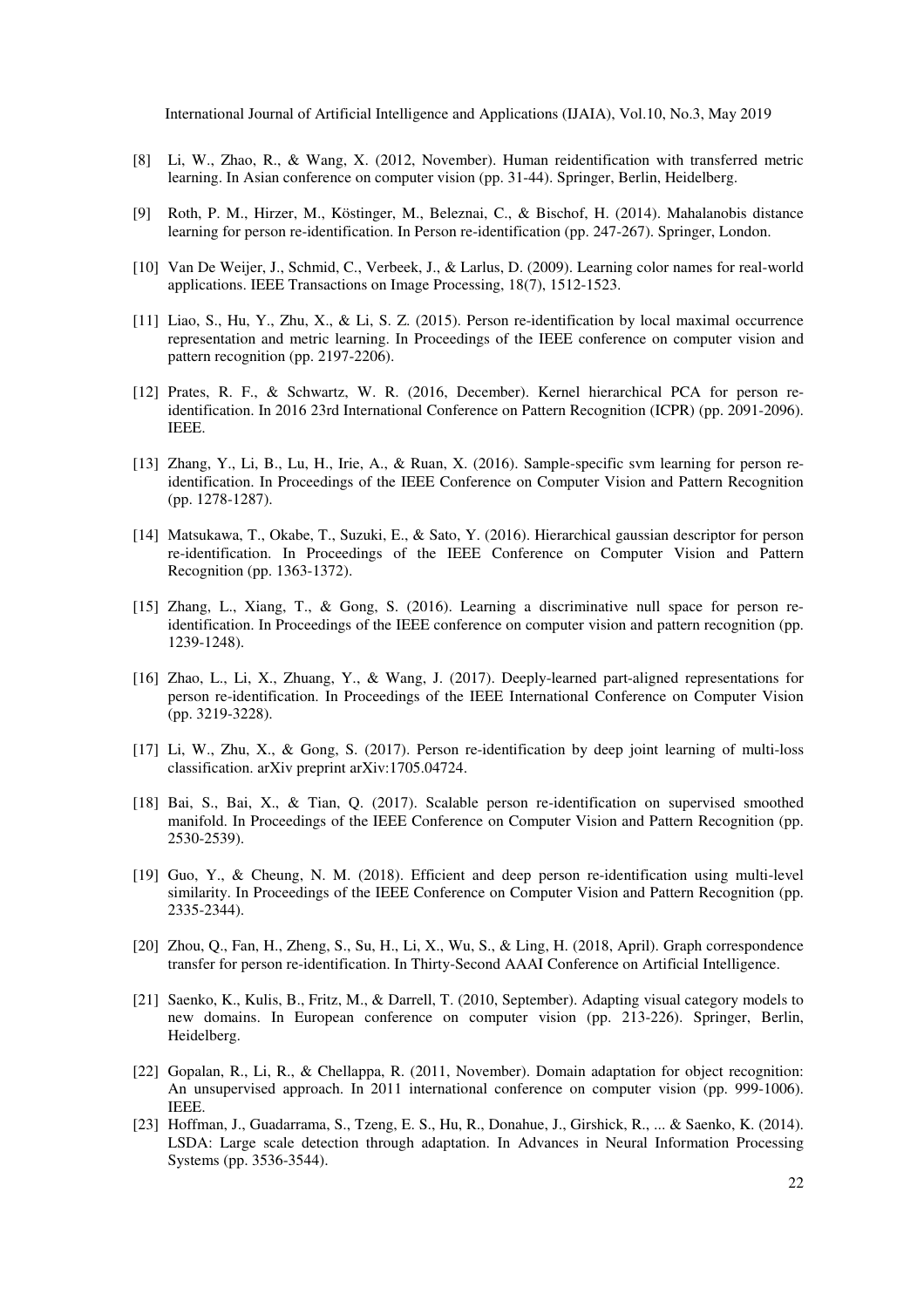- [24] Penha. A & Penha. D. (2018, March). Home Appliance Identification for Nilm Systems Based on Deep Neural Networks. International Journal of Artificial Intelligence & Applications (IJAIA), (pp. 69-80).
- [25] Salahat. S & Awad. M. (2017, March). Short-Term Forecasting of Electricity Consumption in Palestine Using Artificial Neural Networks. International Journal of Artificial Intelligence & Applications (IJAIA), (pp. 11-21).
- [26] Artificial Neural Networks. International Journal of Artificial Intelligence & Applications (IJAIA), (pp. 17-29).
- [27] Kingma, D. P., & Ba, J. (2014). Adam: A method for stochastic optimization. arXiv preprint arXiv:1412.6980.